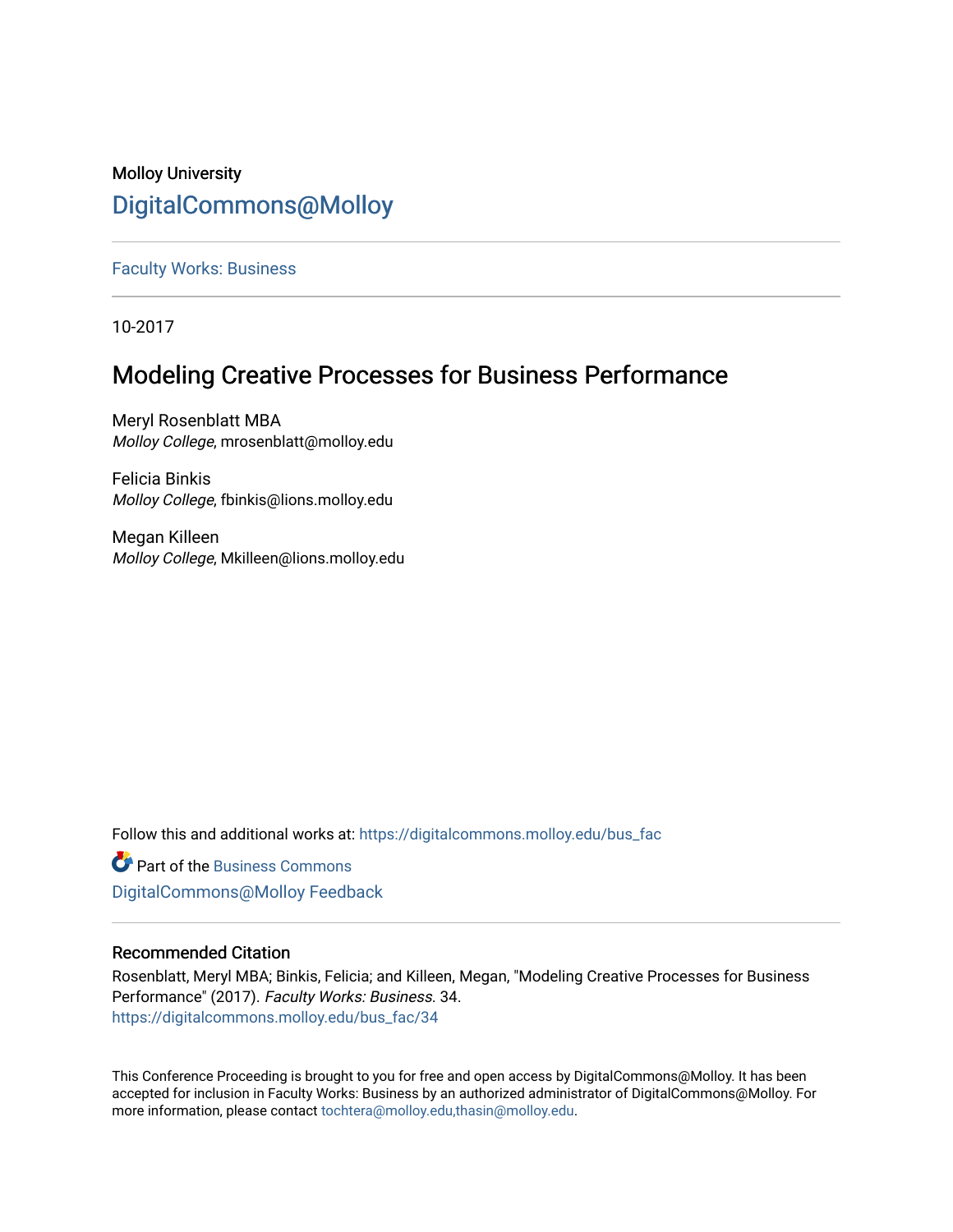# **Modeling Creative Processes for Business Performance**

Felicia Binkis Molloy College 1000 Hempstead Ave. Rockville Centre, NY 516-965-7411 *fbinkis@lions.molloy.edu*

 Megan Killeen Molloy College 1000 Hempstead Ave. Rockville Centre, NY  *631-626-9394 mkilleen@lions.molloy.edu*

Meryl Rosenblatt Molloy College 1000 Hempstead Ave. Rockville Centre, NY 516-323-3089 *mrosenblatt@molloy.edu*

## **ABSTRACT**

The main aim of the paper is to explore the use of creative processes, primarily in service-providing businesses. Creative processes could be considered one of the ways to improve the company's performance, as well as increase the motivation of employees. A company's performance not only depends on routine work processes, but also on the ability to use the creative resources in the most efficient way. In this case, is it true that creativity is widely used in large companies? Is it more beneficial to be creative when the competitiveness is tough? What are the attitude towards creativity as a tool for boosting business development? Implementation of new ideas, resource reallocation, improvement of product line efficiency and other activities can be optimized with the help of creative processes. This paper studies the implementation of creative processes in business development, covering theoretical and practical business aspects for innovation and entrepreneurship.

**Keywords**: Creativity, innovation, business processes, entrepreneurship, idea development.

#### **1 INTRODUCTION**

The goal of this study is to explore the use of creative processes in organizations as a tool for achieving innovative business practices. The original study was conducted in three countries, Latvia, Italy and the US, to provide a cross-cultural perspective across firms of varying sizes. This paper presents a subset of the research conducted, the findings reflect the US only.

We begin with a definition of creativity and entrepreneurship, followed by a review of creative approaches used by one large, very successful company, Facebook. Next, qualitative data was collected using personal interviews with managers, with the aim of investigating creative tools used by each firm. Specifically, we want to identify creative processes in the not-for-profit service sectors, and how these might be applicable to other firms.

In the last few decades, creative new businesses have emerged. So to the concept of "success" has evolved with the rise in creative business strategies. Financial success has extended to public goodwill, corporate social responsibilities, employees' satisfaction and customers' loyalty. When competition heightens and resources are limited, creativity is vital not only to success, but often the

survival of the firm. Whether this creativity is applied in the period of start-up developing, or during decline in sales and/or production, an offbeat approach to resource usage as well as work process organization provides companies which maintain creative business processes as a core element in their operations a considerable advantage within their designated fields.

This paper focuses on the use of new processes for maintaining and developing business. It provides some theoretical concepts, and presents some examples of existing companies which have successfully integrated creative processes into their corporate culture and mission.

#### **2 LITERATURE REVIEW**

In the course of writing this research paper, both scientific and educational literature, articles in periodicals from both United States and Europe were investigated. The main sources that reveal the theoretical foundations of "Entrepreneurship" and "Creativity" are derived from the texts of Cunningham & Lischeron (1991) and Franken (1994), in which the authors argue the definition and proper use of the key terms in the corporate world. Robert E. Franken in *Human Motivation* reflects that "creativity is defined as the tendency to generate or recognize ideas, alternatives, or possibilities that may be useful in solving problems, communicating with others, and entertaining ourselves and others" (1994:48).

Although there is no single, widely accepted definition of entrepreneurship in the research community, historically there have been two primary theoretical perspectives which we considered while conducting our research. One considers entrepreneurship to be a very specific occupation, related to Schumpeter's creative destruction, while the other focuses on Kirzner's emphasis on the pursuit of opportunity. Most assessments are unified by the notion that entrepreneurship focuses on the creation of an innovative concept or product. Gartner, Bird & Starr (1992) describe entrepreneurship as "an individual or organizational behavioral phenomenon, or a process of emergence … such as organizational formation and innovation". They further differentiate entrepreneurship from non-entrepreneurship which refers to "existing or customary activities" (1992:8).

Entrepreneurial development today has become very significant; in view of its key to economic development.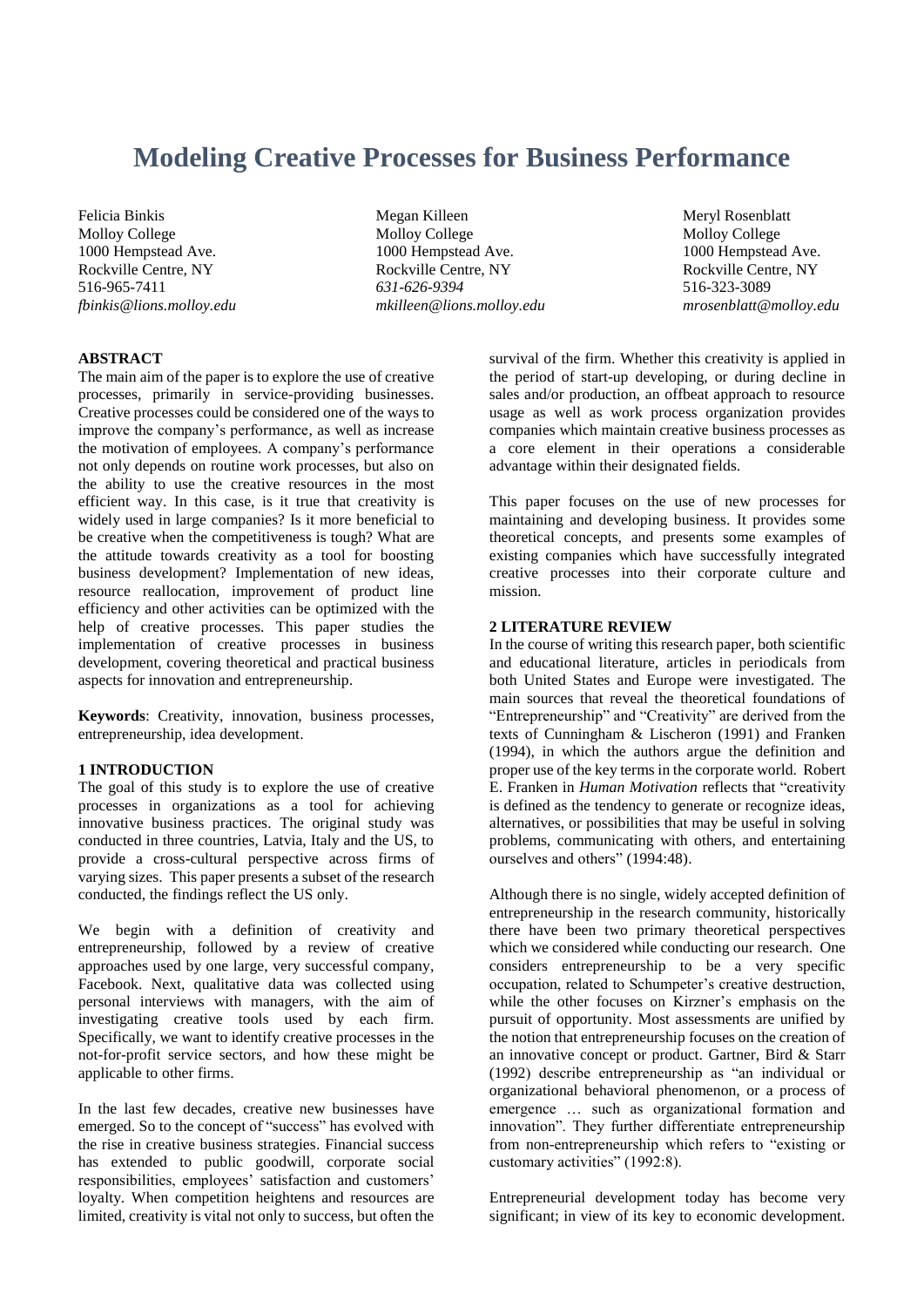The objectives of industrial development, regional growth, and employment generation depend upon entrepreneurial development. Therefore, entrepreneurs play a major role for state economies. Entrepreneurship involves the creation and use of innovative ideas, maximization of output from given resources, creation of new jobs, invention of new technologies, and all these factors are essential for the economic development of a country. In light of long-term forces, such as the rise of digital technology infrastructures, that are reshaping the global business landscape, a more applicable definition might be someone who sees an opportunity to create value and is willing to take a risk to capitalize on that opportunity; some elements of this are opportunity spotting, risk taking, and value creation (Hagel, 2016).

#### **2.1 Creative Process Models of Facebook, Inc.**

Facebook was founded in the United States in 2004, by Mark Zuckerberg, the chief executive officer and chairman of the board, in a grassroots structure (his college dorm room). The social network corporation has since grown into a large company headquartered in in California (Liley, 2012). The company employs about 17,048 employees from a range of diverse backgrounds and fields. The highly influential and far-reaching site can be translated into 70 different languages with profits stemming primarily from advertisements. Liley states, "Facebook's engagement or interactive advertising may be the future for the industry where people are encouraged to have a conversation or dialog on a product" (2012:85).

Zuckerberg remains highly involved in the creation process. He sits at a desk with his employees and when at home is constantly on the site. He wants to keep the company flexible like a typical start-up a company. He engages in product creation and test the products before they are made available to the public. To describe such a structure, Zuckerberg coins the phrase "move fast and break things" (https://www.entrepreneur.com/article/).

One of Facebook's effective processes is to keep their employers happy. Their offices are designed purposefully without dividers or walls to promote the company ethos of openness. Each branch of the Facebook offices features outdoor basketball courts, a game room, a large lunch room with healthy, free menu options, and a laundry room. The Silicon Valley building includes a rooftop grill with musical entertainment. Zuckerberg believes the employees need time to relax and take a break from looking at computer screens and provides breaks through the use of creative work spaces. Keeping employees happy helps them work efficiently and creatively.

#### **2.2 Apple Park**

Apple [announced back in February](https://9to5mac.com/2017/02/22/apple-park-apple-campus-2-official-name-opening/) that it would begin moving in employees to its new Apple Park headquarters in Cupertino, California starting in April 2017.

The scattering of thousands of Apple employees across more than 100 sites in Silicon Valley has rendered more difficult the collaboration necessary for innovation. Apple places great importance on employees being physically together at work, face-to-face communication is essential during the beginning of a project, when an idea is sprouting, they say. Once a model emerges from a series of conversations, it draws people in and gives focus. Envisioned by Steve Jobs as a center for creativity and collaboration, the goal was to create an environment to where many people can connect and collaborate and talk.

#### **3 METHODOLOGY**

This paper posits that promoting and effectively using creativity in business processes translates into business success. A semi-structured in-depth interview was designed to collect information for each company to better understand their:

- offerings or services
- industry demand for innovativeness
- company requirements for innovativeness

- details of processes employed to encourage creativity, including contexts, experiences, financial implications, challenges, successes and applicability to other organizations.

We propose that some of these processes and findings can be applied universally. They can serve as a model for future companies to use in order to achieve the highest rates of success.

### **4 FINDINGS**

Following are insights garnered from this exploratory research.

#### **4.1 Manager Interviews**

Six interviews were conducted in three countries: Latvia, Italy, and the US. These interviews were designed by to examine the various creative processes each selected companies utilized, and their benefits and challenges. The company managers discussed their feelings about the universal application of their methods. Results presented here represent those interviews conducted for two not-forprofit companies in the US:

**4.2** Little **Flower Children and Family Services** of New York (US): Regional New York non-profit organization serving the most vulnerable children and families. Little Flower Children and Family Services of New York: they use team initiatives, generative discussions, respectful disagreement is encouraged and strategic planning is done very collaboratively.

*(Excerpts from interview with Corinne Hammons, CEO)*

- "Little Flower provides residential and community based programs for over 300 individuals with disabilities, and foster care to 500 children in Brooklyn and Queens, among other services… our ultimate goal is an increase in safety and well-being for our clients."

- "Our industry changings rapidly and one way we stay relevant and competitive is to ensure our programs are innovative and our operations are efficient, and that we tell our story of success to potential clients and donors."

- "Open dialogue and brainstorming always lead us to good ideas ... Many of our programs do go through a pilot phase and we only go forward with viable ones."

- "Teamwork and joint problem solving have given us better results and created better organizational cohesion."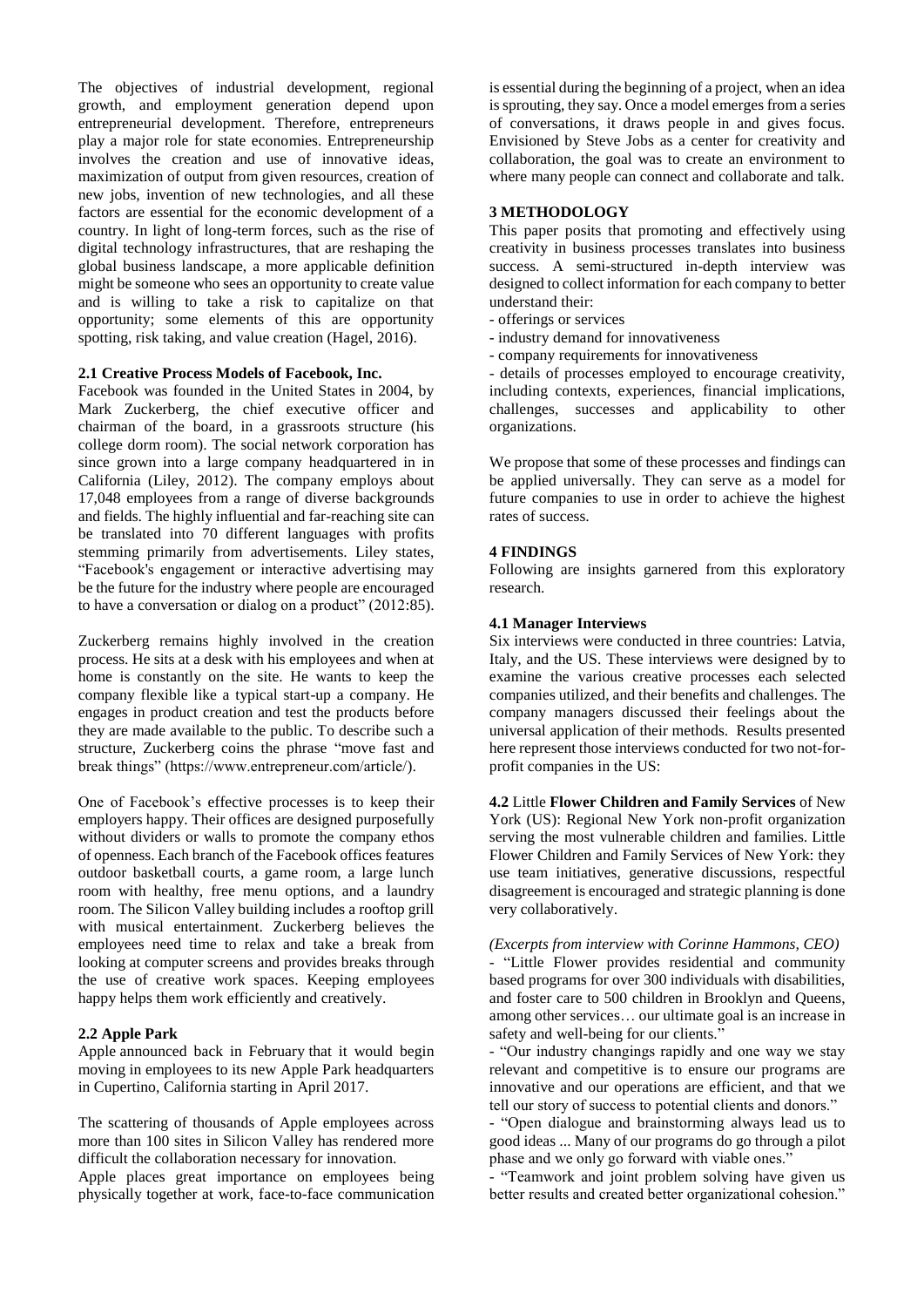- "We have launched several matrixed teams in the last two years (e.g. Risk Management, Health Care Management) ... we have seen a significant improvement in both in internal communications and effective planning which have prevented problems and also led to new initiatives."

- "We do work closely with peer organizations to collaborate on projects and share best practices. For example, we are part of one collaborative where we are co-owners of a Children's Health Home, one of just a few chartered by New York State."

- This work is essential for our future financial sustainability, because our innovative new program ideas allow us to expand our services and bring in new revenue."

**4.3 Rotacare** (US): Non Profit Primary Care Medical Services. Rotacare believes in dividing large groups into smaller working groups that can build a core group to effectively bring about change. Of critical importance are the links across the various organizational units, such as merging teams of doctors with nurse and practitioners in order to find effective solutions.

*(Excerpts from interview with Dennis Greely, Treasurer)* - "The Mission of Rotacare is to facilitate free health care for the relief of pain and suffering to those who have the most need and the least access to medical care. Rotacare has a team of  $100 +$  volunteers that includes MD's, Nurse Practitioners, Nurses, translators, social workers and others who facilitate patient access to medical care. In addition, we refer patients that need specialized care or services to medical partners to treat our patients."

- "Their main goal is to keep their patients out of emergency situations and improve their quality of life." - "In the medical service industry, one needs to be creative to be able to listen and diagnosis ailments. The industry is always changing with medical advances and insurance/regulatory changes."

- "Rotacare needs to be creative to forge partnerships with hospitals and other doctors' offices to provide care

- "We foster communication and teamwork where appropriate by realizing that sometimes dividing large groups into smaller working groups can build a core group to effectively bring about change."

- "Medical services is one of the fastest changing and complex businesses. There are ever changing public and private insurance. There are new medicines, new treatments, changing population demographics etc. We need to be creative to adapt to the changing environment."

- "We have recently set up working sub-committees on our Board. These committees are smaller and nimbler than the large Board group meetings. The initial benefit has been to identify organizational strengths and weaknesses. Next step is to create a plan and action steps."

#### **5. DISCUSSION**

Having garnered greater insight into the use of creative processes in Little Flower and Rotacare, we have determined creativity to be highly necessary for both nonprofit organizations. As such, it is crucial that creativity be streamlined in both companies as to maximize its

positive effects on business performance. We found that as companies in the small to medium sized business range, both Little Flower and Rotacare did not practice the structured creative business processes more popular in larger companies, and believe that if these two corporations were to adopt such practices, they could prove to be more innovative, and function more efficiently. For example, as many of the larger companies our research focused on structured creative business processes into formats such as bi-monthly meetings to discuss new ideas in differing management levels and divisions, so too Little Flower and Rotacare could adopt a similar practice, perhaps dedicating a monthly meeting for lower-level volunteers to address concerns specific to their work and offer ideas for solutions to problems upperlevel management may be unaware of. Following the compilation of this research, our future work aims at offering suggestions to both Little Flower and Rotacare as to how they can make their use of creative processes even more effective through structuring processes, especially at lower-levels in the company. We believe that the implementation of structured creative processes would prove to be the most effective use of the resources for each of these companies.

#### **6. CONCLUSIONS**

Following the preliminary research and field interview portions of our study, we affirmed our initial hypothesis that effective implementation of creative processes is essential to the successful performance of any business attempting to compete in the current market. The modern successful business is one with the ability to adapt to the ever-changing business environment and consumer population. Successful businesses regularly brainstorm, implement, and evaluate new processes as well as allocate adequate funding, research and development, and time to such processes. As these processes and their implementation are often considered secondary by businesses in both the for-profit and non-profit sectors, by creating new processes, companies gain the ability to differentiate themselves from competitors and plan for long-term goals. These processes also aid in allowing companies to better serve consumers. The most sustainable processes were analyzed in relation to three constraints: feasibility, questioning whether the technology needed to power the design solution is available or within reach, desirability, determining if the solution is desired and suitable for the customer, and viability, predicting if the design solution aligns with the business goals. Creativity must be implemented on every level, from assembly to advertisement, with definitive structures on each level to allow for the most efficient processes. Each of the company's members must work in cohesion toward a shared common goal, while avoiding internal discrepancies.

The cost and time required for the implementation of creative processes in businesses should not be underestimated, but companies that believe in their creative element often achieve success and stability in their market field. The LEGO Company, for example, made a complete recovery from the brink of bankruptcy in less than ten years through combining creativity with